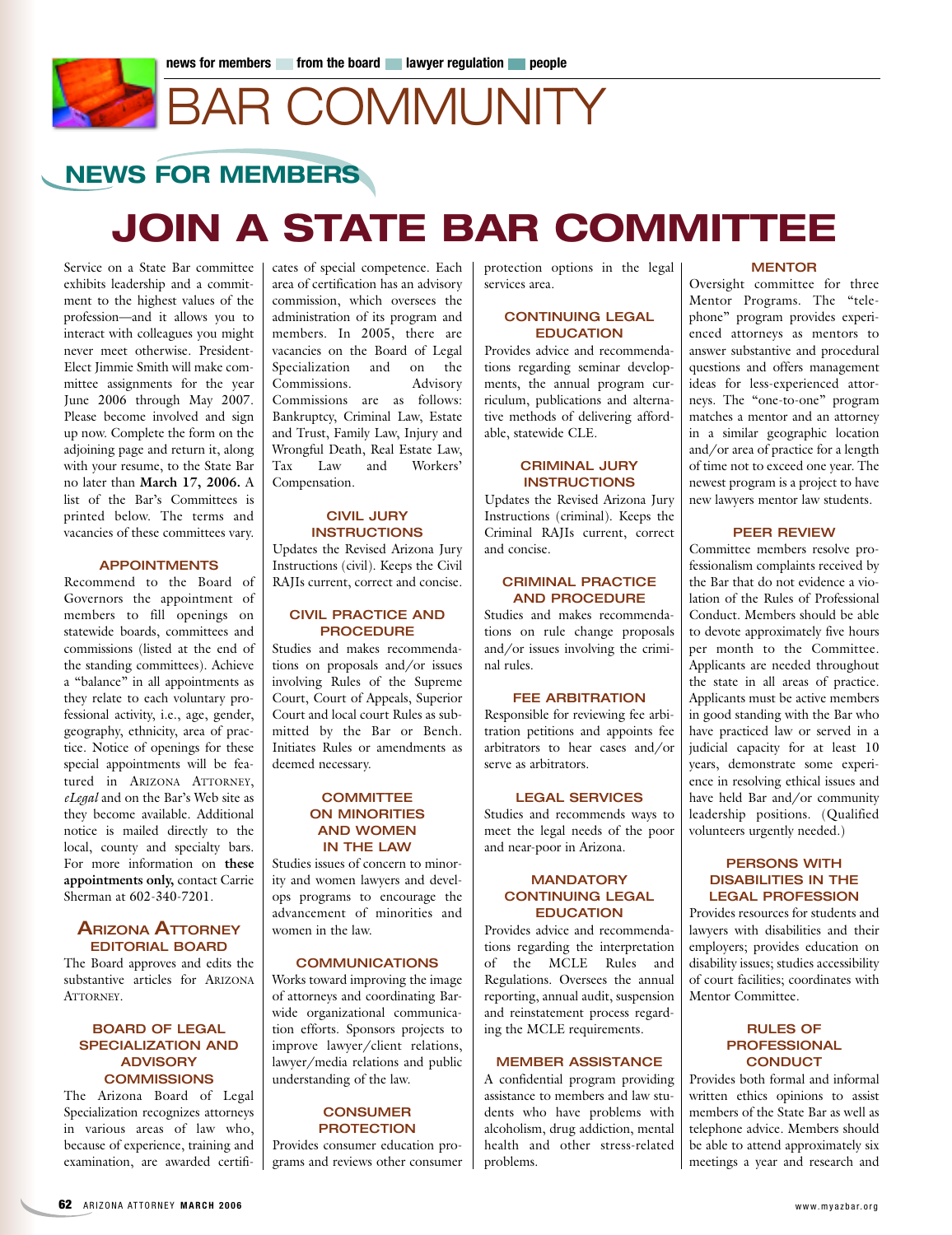draft three to four written ethics opinions a year.

GET INVOLVED NOW!

#### **SEXUAL ORIENTATION AND GENDER IDENTITY COMMITTEE**

Addresses situations and problems regarding discrimination based on gender, sexual orientation, or gender identity and expression within the legal profession and the justice system.

#### **UNAUTHORIZED PRACTICE OF LAW COMMITTEE**

Reviews UPL inquiries and provides written, nonbonding advice on those issues.

#### **APPOINTMENTS COMMITTEE— BOARDS, COMMITTEES AND COMMISSIONS**

**Recommends members to serve on statewide/national boards, committees and commissions that have designated State Bar seats.**

**A separate application (602-340-7201) is required to serve on the following:**

— ABA House of Delegates — — Arizona Foundation for Legal Services & Education Board of Directors (lawyer members) — — Arizona Commission on Judicial Conduct — — Arizona Commission on Judicial Performance Review — — Arizona Supreme Court Committee on Character and Fitness — — Arizona Supreme Court Committee on Examinations — — City of Glendale Judicial Selection Advisory Board — — City of Mesa Judicial Selection Advisory Board — — City of Phoenix Municipal Court Judicial Selection Advisory Board — — City of Scottsdale Judicial Appointments Advisory Board — — City of Tempe Judicial Selection Advisory Board — — Client Protection Fund Board of Trustees — — Community Legal Services Board of Directors — — Conflict Case Committee — — DNA–People's Legal Services, Inc. Board of Directors — — Judicial Nominating Commissions (Commission on Appellate Court Appointments, — Maricopa County Commission on Trial Court Appointments, — Pima County Commission on Trial Court Appointments) — — State Bar of Arizona Board of Governors (nonlawyer, public members) —

— Town of Guadalupe Judicial selection Advisory Board —

**FILL OUT THE APPLICATION ON THE FOLLOWING PAGE. DEADLINE: MARCH 17, 2006**